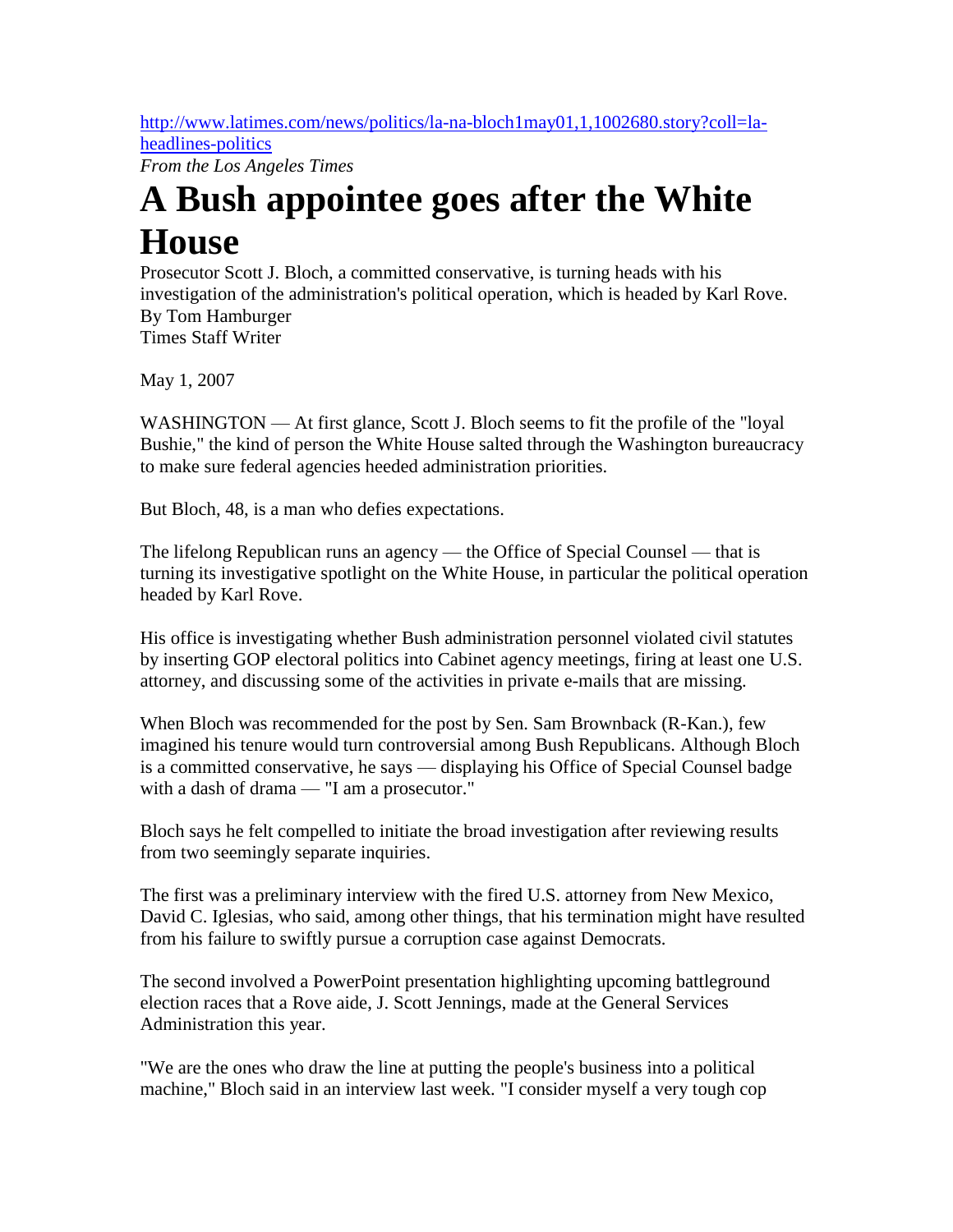because I consider enforcement of the Hatch Act, which is what we do, an effort to keep government clean and accountable."

Most alarming for the White House is that if the inquiry proceeds as Bloch outlines it, his agency will focus on political strategist Rove's broad effort to harness the federal bureaucracy in service of Republican goals. Even if the investigation does not result in criminal charges, the process of discovery could expose the inner workings of the White House political operation.

Bloch has demonstrated a willingness to go after Rove, at least on the small stuff: The Times has learned that Bloch investigated complaints that Rove's politically related travel had been improperly billed to the government. Bloch's action resulted in a reimbursement to the Treasury Department for what some described as a bookkeeping error.

There is some skepticism about whether a Republican appointee can really investigate the White House, and some have called for the inquiry to be taken out of Bloch's purview.

Critics say Bloch has been soft on Republicans in the past, issuing warning letters instead of taking a hard line in some high-profile cases. They also say that Bloch's investigation is compromised because internal complaints about his management of the Office of Special Counsel have led to a probe by the Office of Personnel Management — putting him in the awkward position of investigating an administration that is investigating him.

"This should be viewed in the context of Bloch's past history, which is one filled with allegations of politicization, reprisal and efforts to use the agency to promote pet causes," said Debra Katz, a Washington lawyer. Katz has filed a lawsuit on behalf of former Bloch employees who allege, among other things, that Bloch stifled dissent as he pushed aside longtime employees and hired friends and political allies.

Bloch disputes the complaints, and the Democratic chairmen of congressional oversight committees provided statements last week expressing general support for his agency's investigation.

But there is no denying that since he was appointed by President Bush to run the obscure Office of Special Counsel in early 2004, he has proved controversial, infuriating government-watchdog and gay rights groups and annoying the White House in the process.

A deeply religious conservative, Bloch came to Washington from Kansas in 2001 through connections to then-Atty. Gen. John Ashcroft and worked on the president's faith-based initiatives in the Justice Department.

He was born in New York City, the son of a television scriptwriter. The family moved west from Brooklyn when Bloch was 3, and he grew up in Los Angeles while his father penned scripts for hit shows including "The Flintstones," "The Jetsons," "Gilligan's Island," "Gunsmoke" and the "The Mod Squad."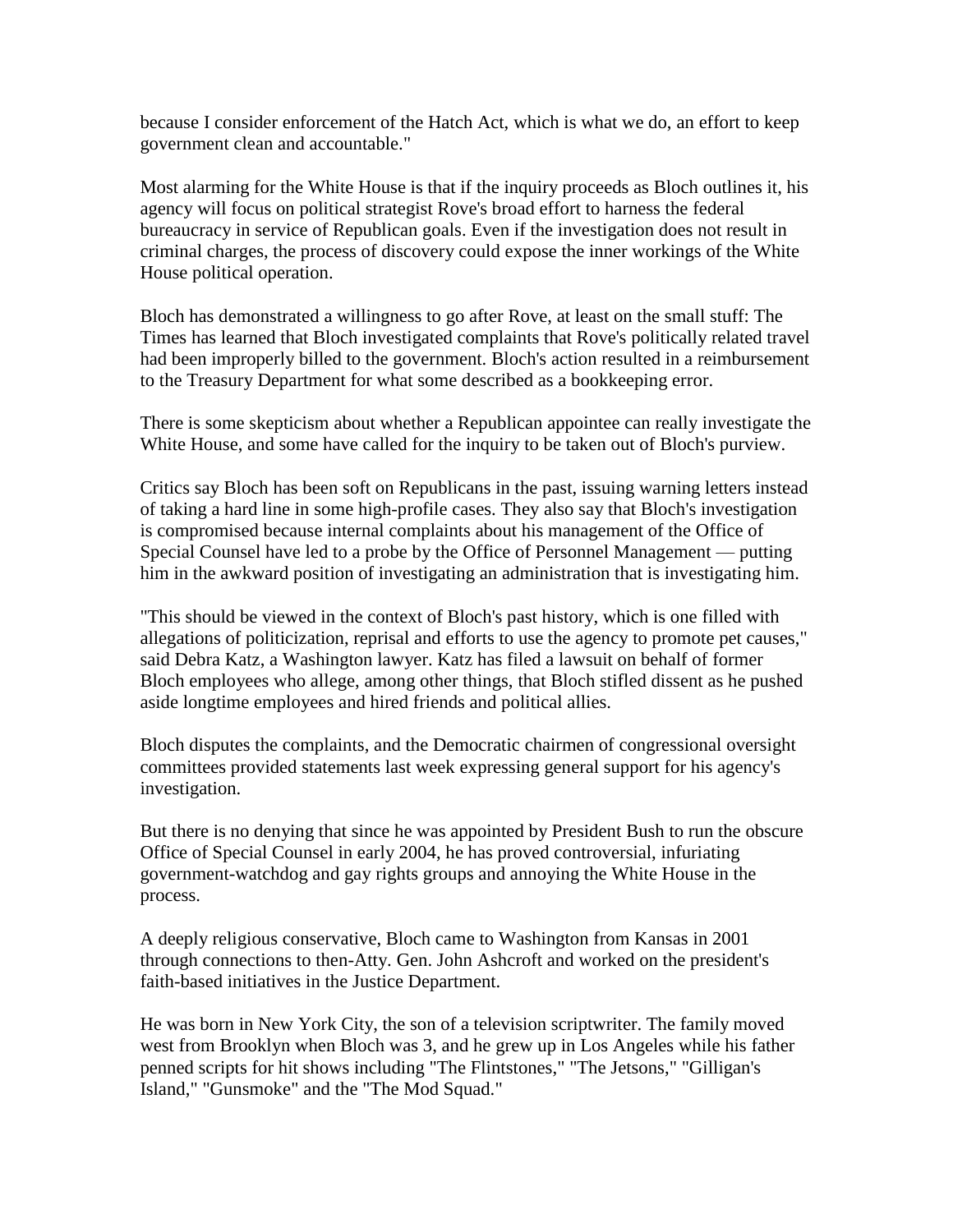His father was a Republican, and as a boy Bloch worked for Ronald Reagan's his first gubernatorial bid.

Bloch surprised his family after graduating from William Howard Taft High School in Woodland Hills by opting for the University of Kansas instead of UCLA or UC Berkeley.

He chose Kansas, he said, because his deceased grandfather, an acclaimed artist who the young Bloch barely knew, had taught and lived there.

"There was a mystery and cachet" about returning to a familial home, he said. "I was attracted by the search for my roots."

What he discovered was the rich legacy of a pioneering German expressionist painter, a man who would become intensely interested in spiritual and religious themes. Although the paintings of Albert Bloch are now worth hundreds of thousands of dollars, the painter eschewed commercialism during his lifetime, telling his students that art "was a search for the truth."

At first, Scott Bloch seemed to be following the path of his father and grandfather, choosing the creative arts. He majored in English, and an emeritus professor, James Gunn, recalls his former student as an assertive and curious participant in a fictionwriting class who seemed destined to be a writer.

In his undergraduate years, Bloch joined a select group of students in a humanities seminar taught by three professors, all Catholic, who urged their students to study Latin and, according to Gunn, think about "traditional values." At least one student in the seminar converted to Catholicism, Gunn said.

Bloch said the course, which emphasized classical education, was a memorable part of his college career, but he declined to discuss any religious effect it might have had.

"I don't really want to talk about that," he said, his face reddening and voice rising. "I think it is an intrusion into my privacy … for people to have an interest — a prurient interest, I would add — into whether I am a religious conservative or not. I think it is offensive and uncalled for." Some of his critics, he says, have cast his beliefs "into some kind of caricature."

After college, Bloch attended law school and became a litigator for an established Lawrence, Kan., law firm, where he specialized in employment, discrimination and civil rights law — and investigated lawyers charged with ethical violations.

Bloch also dabbled in politics. He managed a friend's failed congressional campaign and was active with the GOP at the precinct level. After George W. Bush won the 2000 election, Bloch sought a federal government job.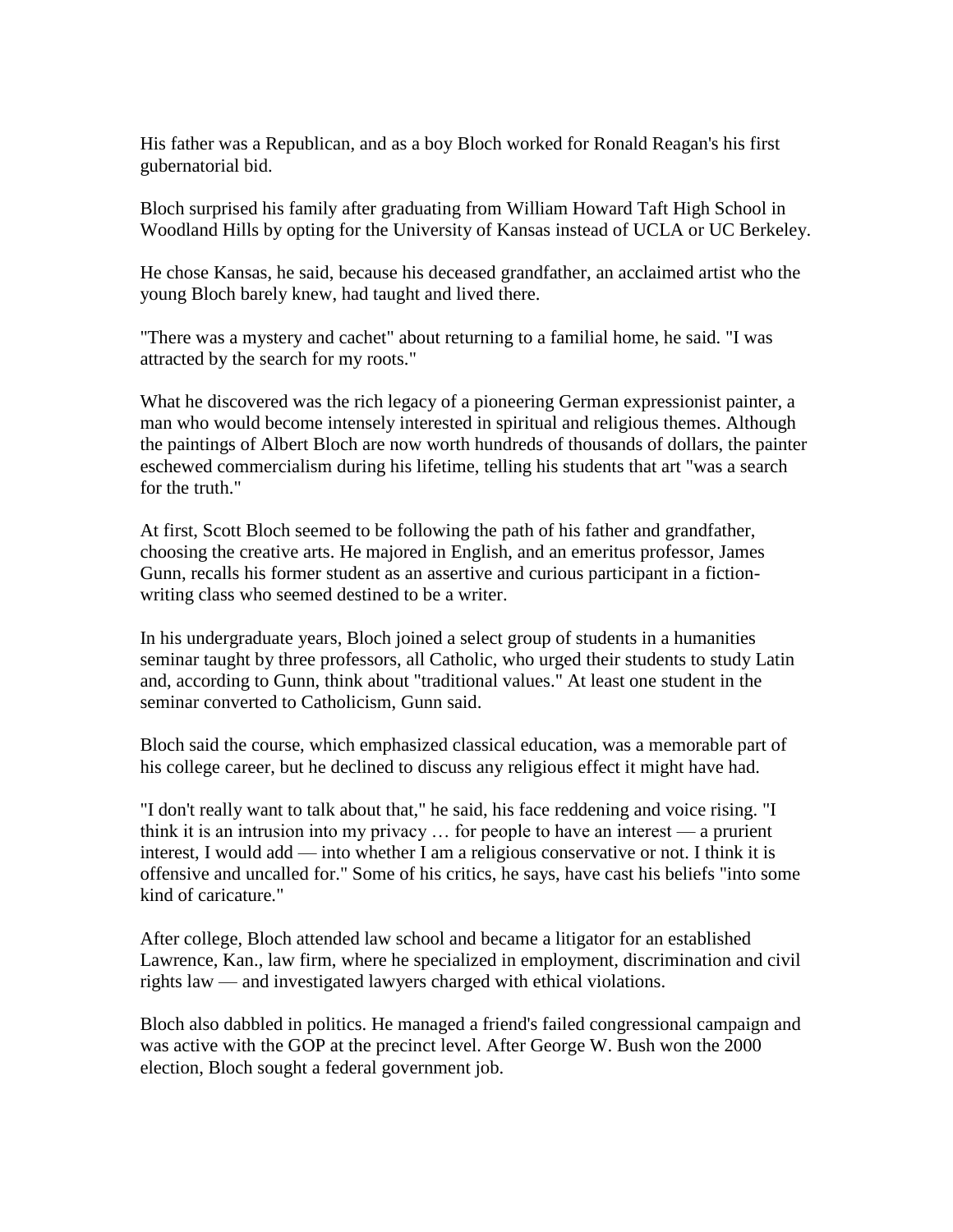Although the Justice Department's task force on the faith-based initiative was not his first choice — he had hoped to be named a U.S. attorney or work in counter-terrorism — he apparently performed well there. Because of his experience in employment law, he was later recommended for the Office of Special Counsel, a quiet backwater in the federal bureaucracy that enforced discrimination bans, whistle-blower protections and the Hatch Act, the 1939 statute that generally prohibits use of government resources for campaign purposes.

The tranquillity vanished almost as soon as Bloch arrived. In one of his first official acts, Bloch created controversy by ordering his staff to remove references to the agency's jurisdiction over "sexual orientation discrimination" from the agency's website and publications. His action pleased religious conservatives, infuriated lesbian and gay activists, and annoyed some people in the White House, which had informally pledged not to roll back discrimination enforcement on behalf of gays and lesbians.

Bloch informed the White House of his plans and was insistent, arguing that the statutes governing his agency did not authorize treating gays and lesbians as a "protected class" entitled to special protection like that awarded to ethnic minority groups.

He said he opposed discrimination of all forms and was not singling out gays and lesbians, just carefully interpreting the statute.

Nonetheless, his actions got him tagged among some gay activists and other critics as being homophobic.

Among his friends back in Kansas, the charge didn't resonate.

"Absolutely not," said one of Bloch's friends, Tim De Paepe, an independent filmmaker and liberal Democrat, who is best known for his award-winning film "Shades of Gray," a sympathetic story about being gay in Kansas.

De Paepe, who is not gay, said Bloch offered support for the film, and De Paepe never detected anti-gay sentiments. The two are working together on a documentary about Bloch's grandfather.

Controversy continued at the once quiet Office of Special Counsel as Bloch transferred some senior employees and replaced them with lawyers he had selected — often on the recommendation of others — from conservative law schools and other federal agencies.

Advocates for whistle-blowers complained that Bloch was not representing concerns of federal bureaucrats who crossed their superiors to report wrongdoing. Some in Bloch's office complained that he would not tolerate staff members who disagreed with him.

Bloch denies the charges, saying he was bringing a different management style to an agency that suffered from bureaucratic malaise and a long backlog of cases. He cites internal statistics showing a big jump in productivity, including whistle-blower protection